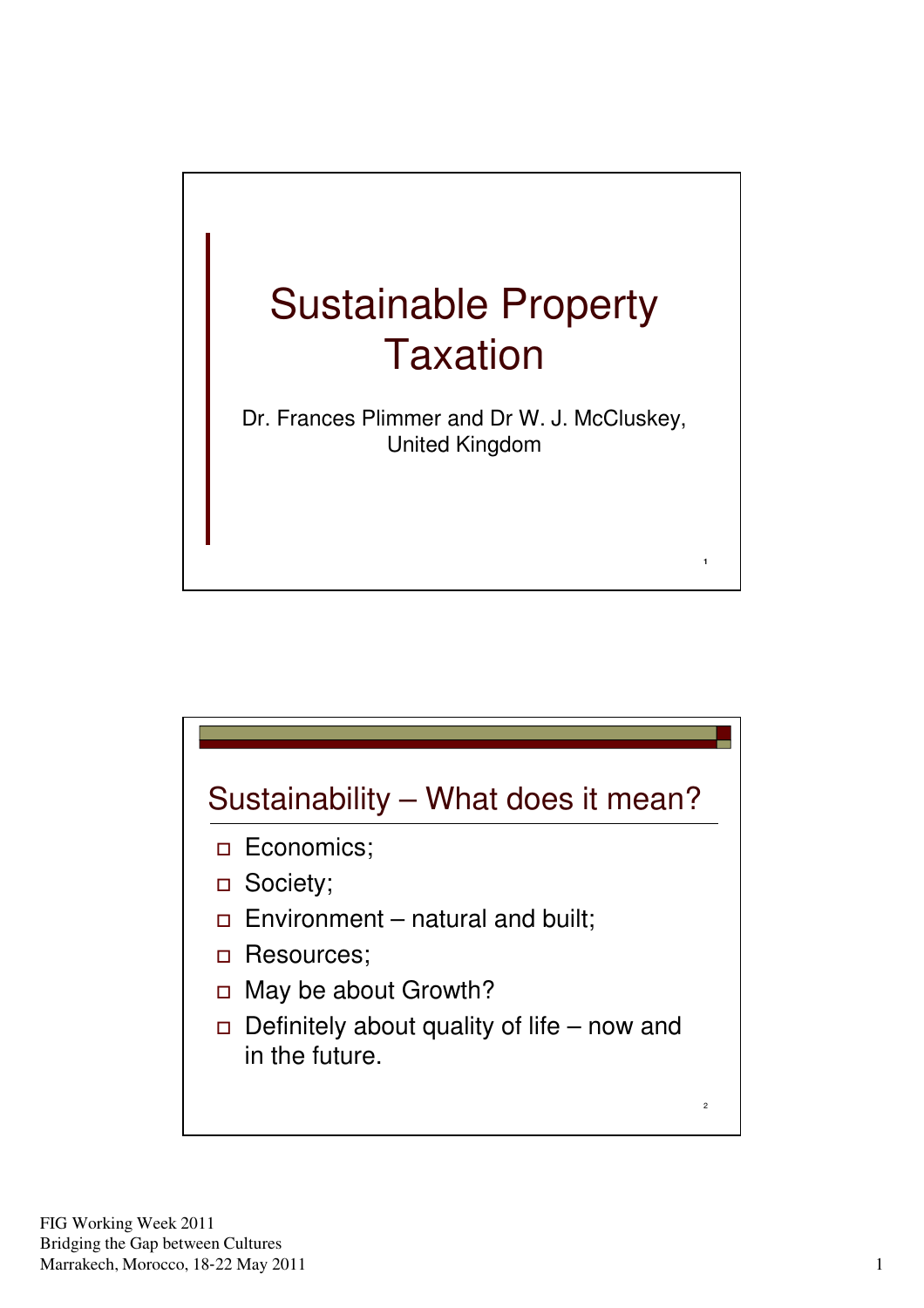## Sustainable Property Tax – what could that mean?

- Sustainable outcomes for taxable property;
- $\square$  Sustainable tax system efficiency;
- □ Sustainable local services, which support;

3

Sustainable communities.

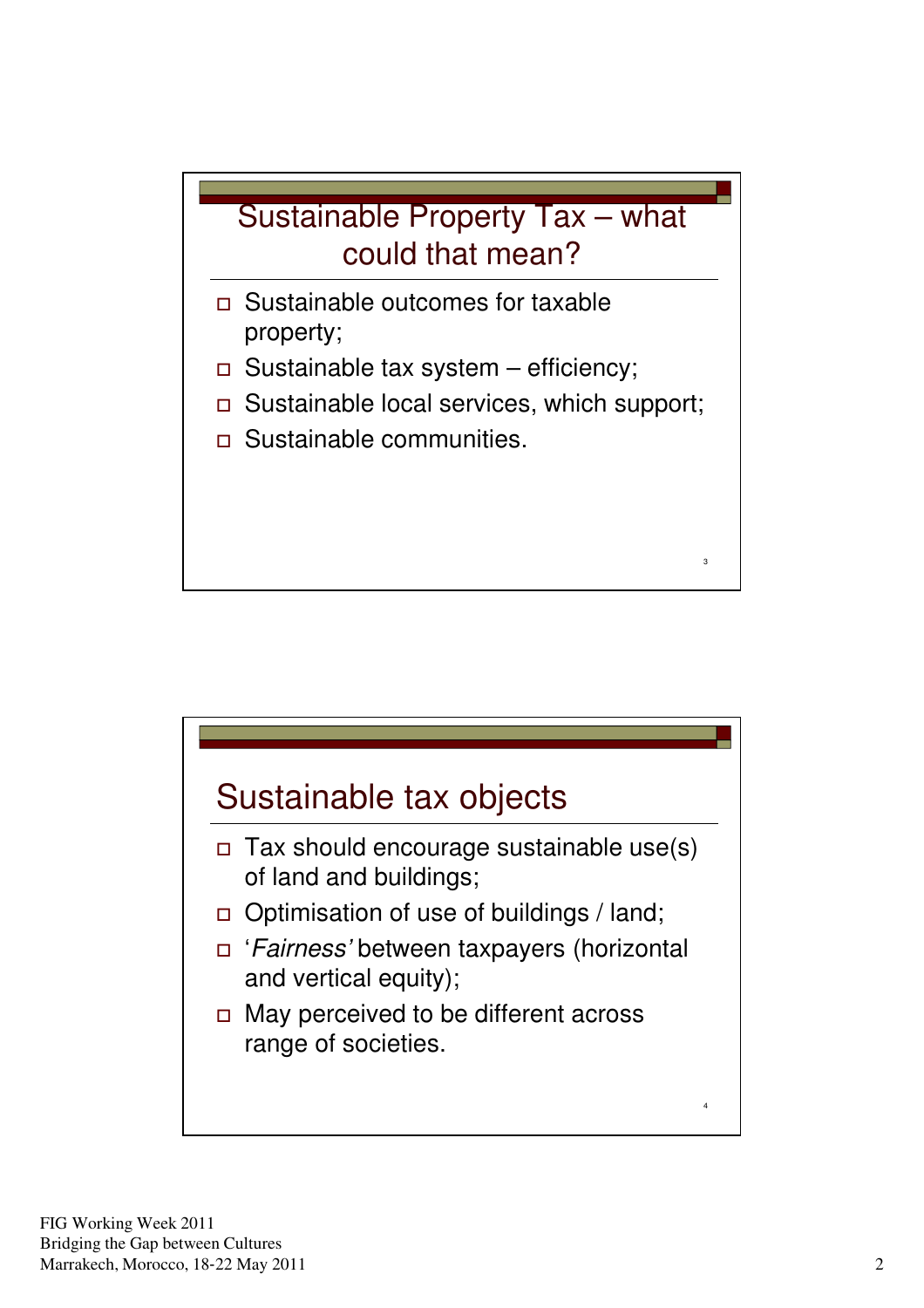

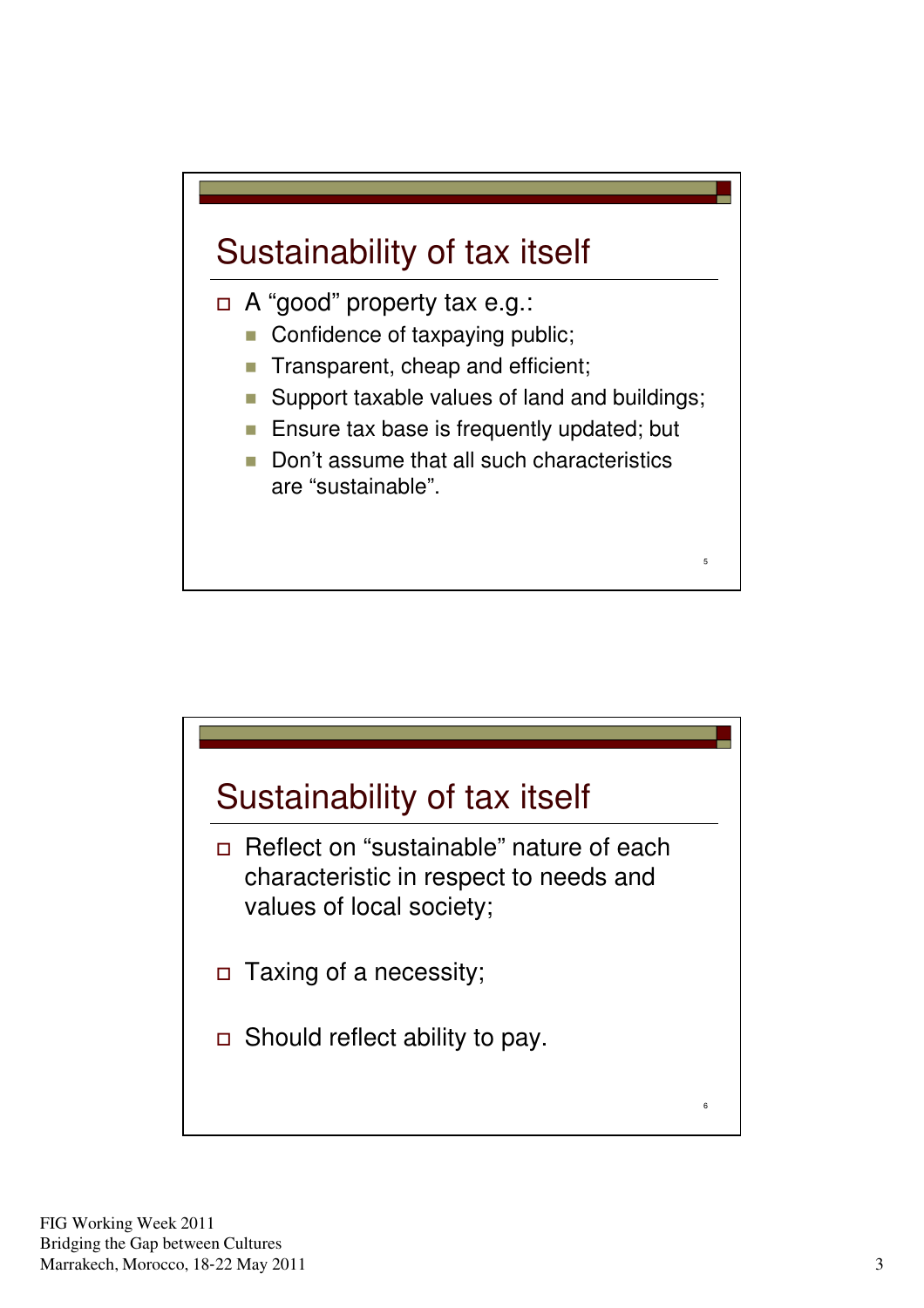

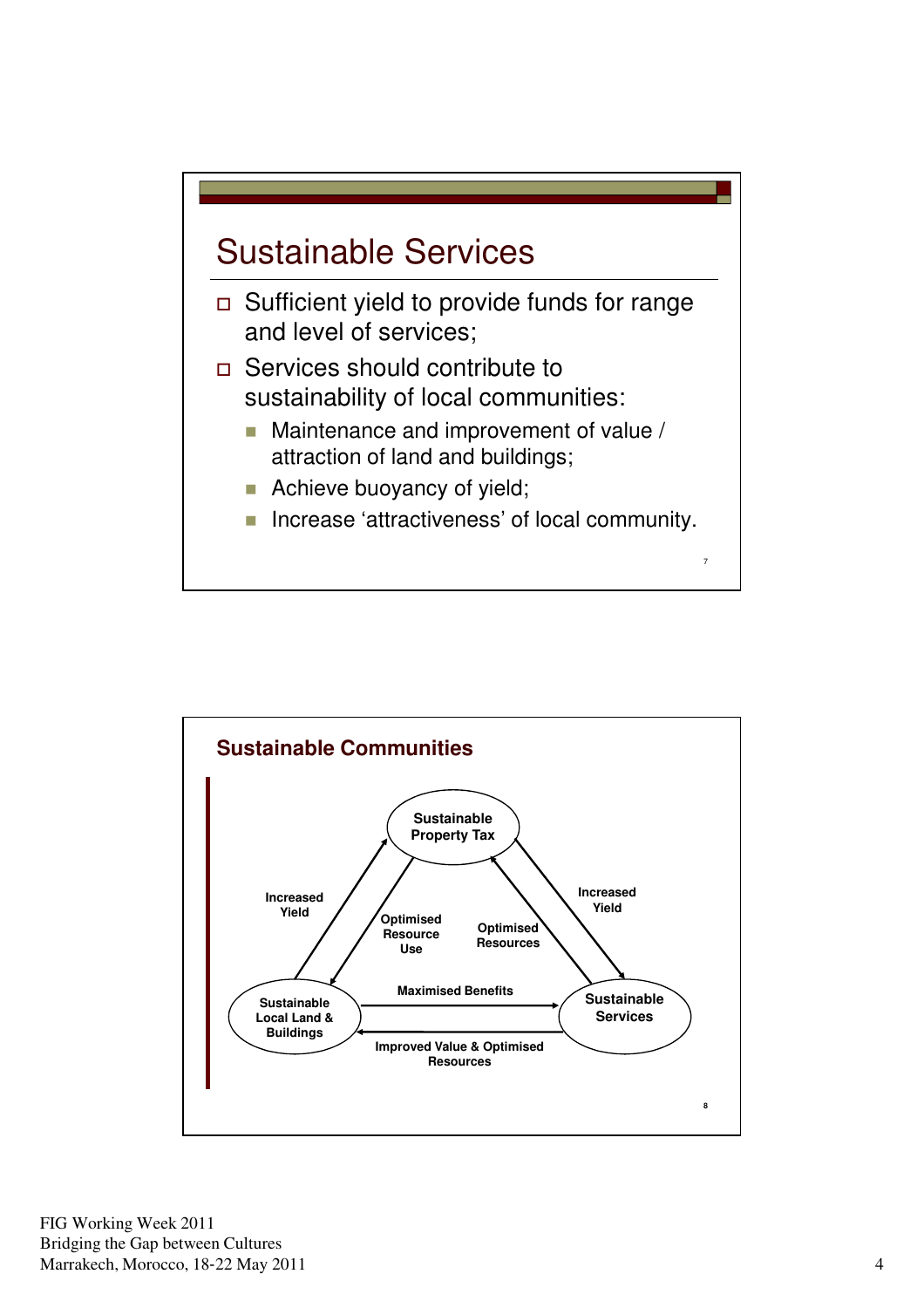## **Conclusions**

- $\Box$  Longevity does that mean sustainable?
- **Property taxes are not generic;**
- Sustainable property taxes must reflect local society's:

9

- **Needs**,
- **Aspirations**;
- -Resources.